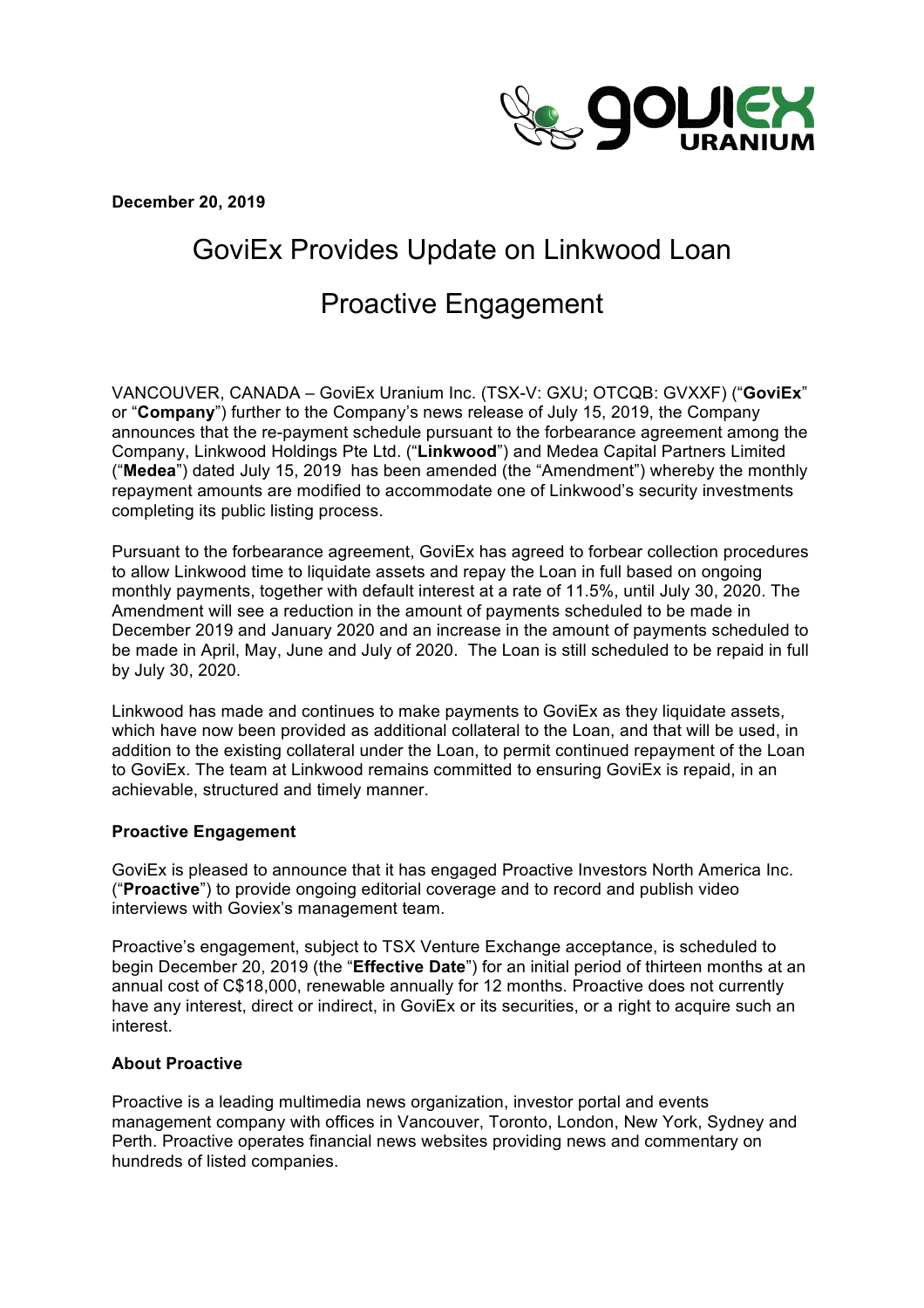*Neither the TSX Venture Exchange nor the Investment Industry Regulatory Organization of Canada accepts responsibility for the adequacy or accuracy of this release.* 

#### **About GoviEx Uranium**

GoviEx is a mineral resource company focused on the exploration and development of uranium properties in Africa. GoviEx's principal objective is to become a significant uranium producer through the continued exploration and development of its flagship mine-permitted Madaouela Project in Niger, its mine-permitted Mutanga Project in Zambia, and its other uranium properties elsewhere in Africa.

### **Information Contacts**

Govind Friedland, Executive Chairman Daniel Major, Chief Executive Officer +1-604-681-5529 info@goviex.com www.goviex.com

### **Cautionary Statement Regarding Forward-Looking Statements**

This news release may contain forward-looking information within the meaning of applicable securities laws. All information and statements other than statements of current or historical facts contained in this news release are forward-looking information.

Forward-looking statements are subject to various risks and uncertainties concerning the specific factors disclosed here and elsewhere in GoviEx's periodic filings with Canadian securities regulators. When used in this news release, words such as "will", "could", "plan", "estimate", "expect", "intend", "may", "potential", "should," and similar expressions, are forward- looking statements. Information provided in this document is necessarily summarized and may not contain all available material information.

Forward-looking statements include those that Linkwood will repay the Loan and default interest at a rate of 11.5%, in an achievable, structured and timely manner by July 30, 2020; and that the Proactive engagement is subject TSX Venture Exchange acceptance.

Although the Company believes the expectations reflected in such forward-looking statements are based on reasonable assumptions, it can give no assurances that its expectations will be achieved. Such assumptions, which may prove incorrect, include the following: (i) Linkwood will continue to meet the Loan repayment obligations as agreed; (ii) that the value of the Linkwood assets to be liquidated for repayment of the Loan will be sufficient to repay the Loan and related interest in full; (iii) that the Proactive engagement will be accepted by the TSX Venture Exchange; and (iv) the price of uranium will remain sufficiently high and the costs of advancing the Company's mining projects will remain sufficiently low so as to permit GoviEx to implement its business plans in a profitable manner.

Factors that could cause actual results to differ materially from expectations include (i) the inability or unwillingness of Linkwood to meet the Loan repayment obligations; (ii) the value of the Linkwood assets to be liquidated for repayment of the Loan will be insufficient to repay the Loan and related interest in full; (iii) the TSX Venture Exchange does not accept the terms of the Proactive engagement; (iv) Company's failure to make effective use of the